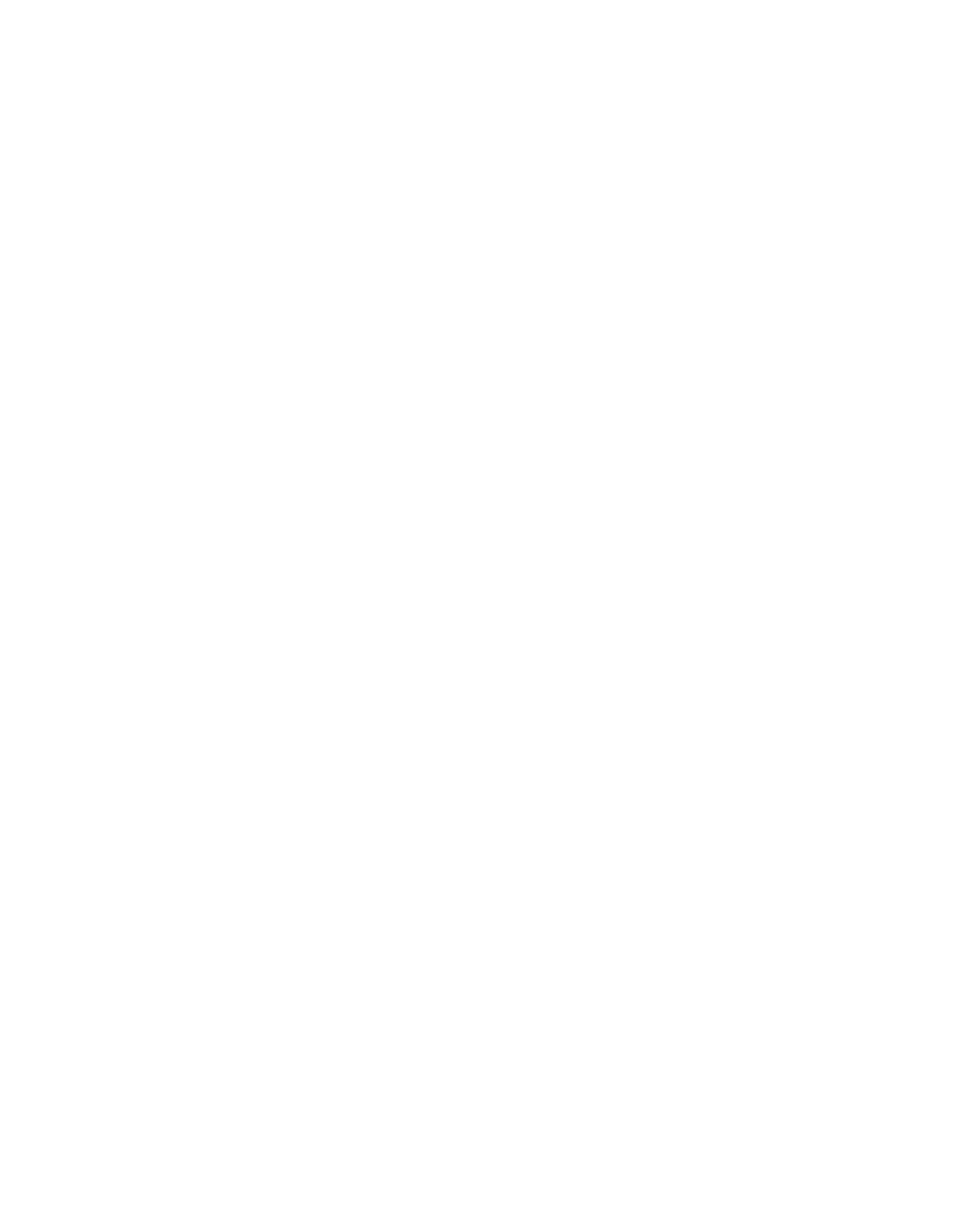# **Writing Quality Questions for Common Formative Assessments Chris Jakicic**

chrisjakicic.com │ cjakicic@comcast.net │ @cjakicic

## **Targets for Today:**

- Become familiar with strategies to write constructed response items that elicit information about student learning, allowing teachers and teams to know what to do next for their students.
- Learn how to develop rubrics to score questions in a way that provides information to the teacher, collaborative team, and the students.
- Explore ways to write selected response questions that will help teams determine what concepts students need more time to learn.

## **Critical Questions Teams Ask**

- 1. What do we want students to know and do?
- 2. How will we know if they can?
- 3. What will we do if they can't?
- 4. What will we do for those who already can?

(**DuFour, DuFour, Eaker, Many**, **& Mattos,** *Learning by Doing: A Handbook for Professional Learning Communities at Work*, 2016)

### **Common Formative Assessment**

"Common formative assessments are team‐designed, intentional measures used for the purpose of monitoring student attainment of essential learning targets throughout the instructional process."

—**Bailey, Jakicic, & Spiller**, *Collaborating for Success With the Common Core*, 2012, p. 100

## **Reliability**

The assessment tells you *with confidence* whether students are ready to move on or if they need more time and support. Can you rely on the information from the assessment to make decisions about what to do next for students.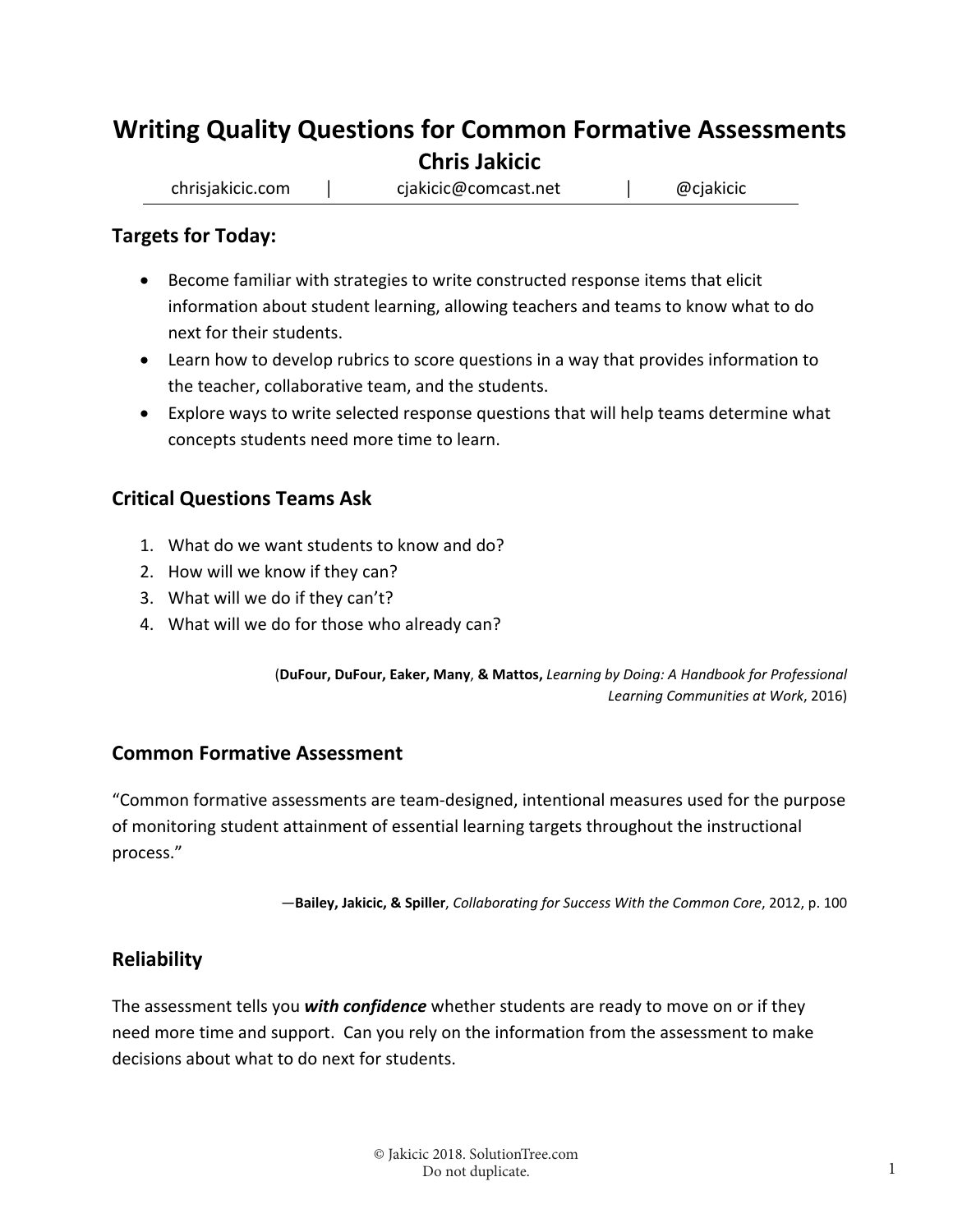# **You Accomplish More Reliable Teacher‐Created Assessments By:**

- 1. Having enough items for each target so that a student isn't able to guess the answers and appear "proficient" or misread items and appear "not proficient."
- 2. Assuring that items are constructed with good format to minimize misunderstanding or guessing.

## **Why Use Constructed‐Response Items?**

| 1. |  |  |  |
|----|--|--|--|
| 2. |  |  |  |
| 3. |  |  |  |
| 4. |  |  |  |

## **Writing Quality Constructed Response Items**

- Make the question and nature of the response clear to the student.
	- o Provide clear expectations for student responses.
	- o Set a context for the expected reasoning if needed to more deeply understand what (s)he is being asked to do.
- Don't offer choices that allow students to pick questions they know more about over questions they know little about.
- Develop a scoring rubric for the students that explains proficiency expectations, e.g., the student must provide two pieces of text evidence to show how the character changes.
- Provide adequate space for responses.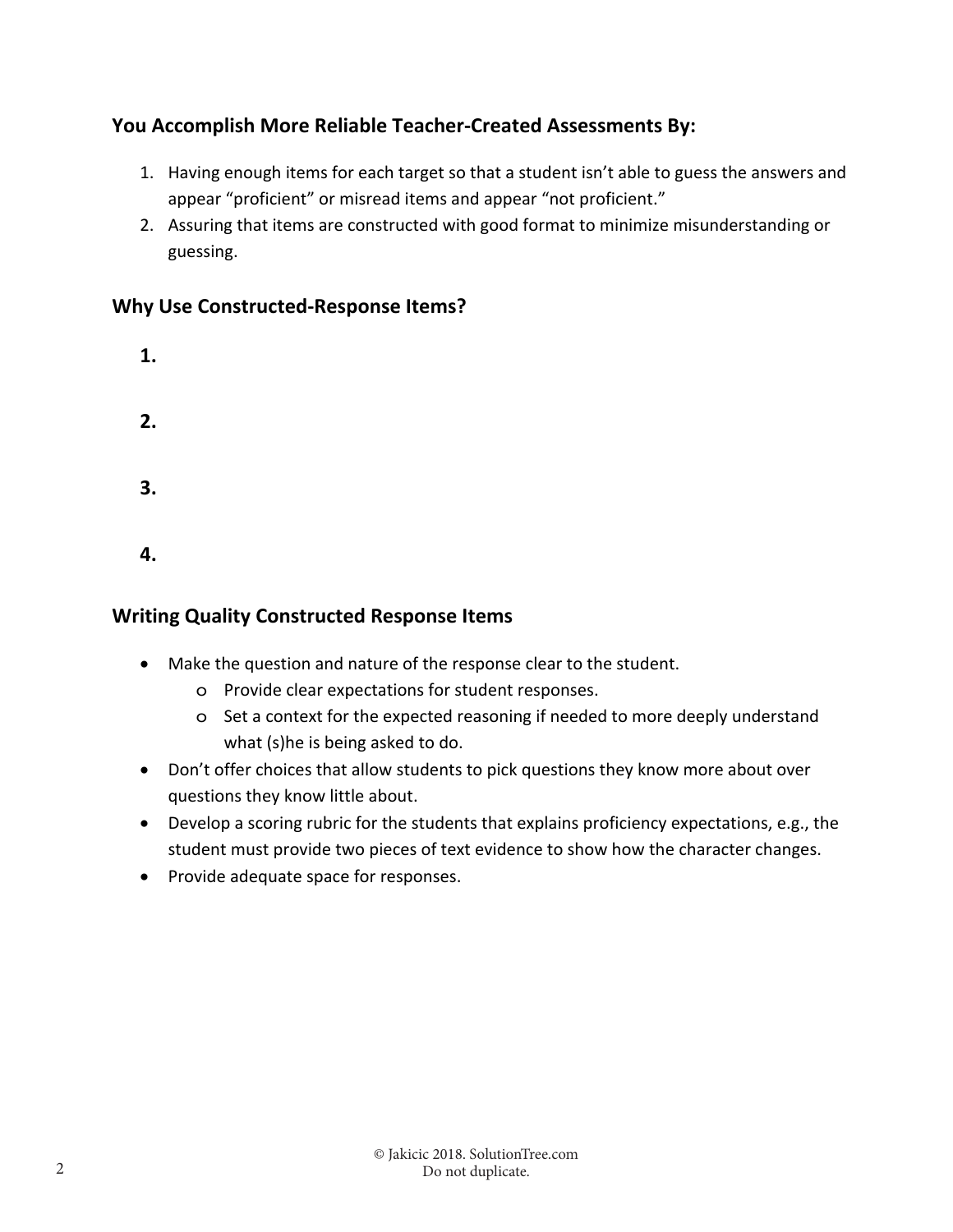| <b>ELA</b>                                      | <b>Social Studies</b>                         |
|-------------------------------------------------|-----------------------------------------------|
| The author of this text is making a case to     | Examine this letter from a Civil War soldier, |
| move to all electric cars by 2020. Find three   | Tilton Reynolds, to his mother Juliana        |
| examples of specific data he provides           | Reynolds. After reading his account of his    |
| explaining why he believes this is necessary.   | visit across the line to a camp in the South, |
| For each example provide:                       | describe how the conditions for soldiers from |
| -A quotation directly from the text             | the North are different from soldiers from    |
| -Page number on which it appears.               | the South. Provide at least three areas of    |
|                                                 | difference and include a citation about how   |
|                                                 | you know.                                     |
| <b>Math</b>                                     | With Your Team: Write a constructed           |
| Look at Figure Q and Figure R below:            | response question that you might use          |
| Figure Q<br>Figure R<br>$= 1$ square centimeter | in your work:                                 |
| Mia said Figure Q and Figure R have equal       |                                               |
| areas and equal perimeters. She supported       |                                               |
| her thinking by saying that any two figures     |                                               |
| made of an equal number of unit squares         |                                               |
| always have equal areas and equal               |                                               |
| perimeters.                                     |                                               |
| Is Mia correct in her thinking? Explain why you |                                               |
| say so with a written explanation as well as    |                                               |
| with pictures and numbers.                      |                                               |

# **Examples—Clear Expectations**

## **Providing Feedback:**

- Use descriptive rather than evaluative feedback
- Provide the feedback about the learning target(s) being assessed.
- Limit "corrective feedback" to what can be absorbed at a given time.
- Provide feedback that is specific enough so that the student knows what to do next, but not so specific that it gives away the answer.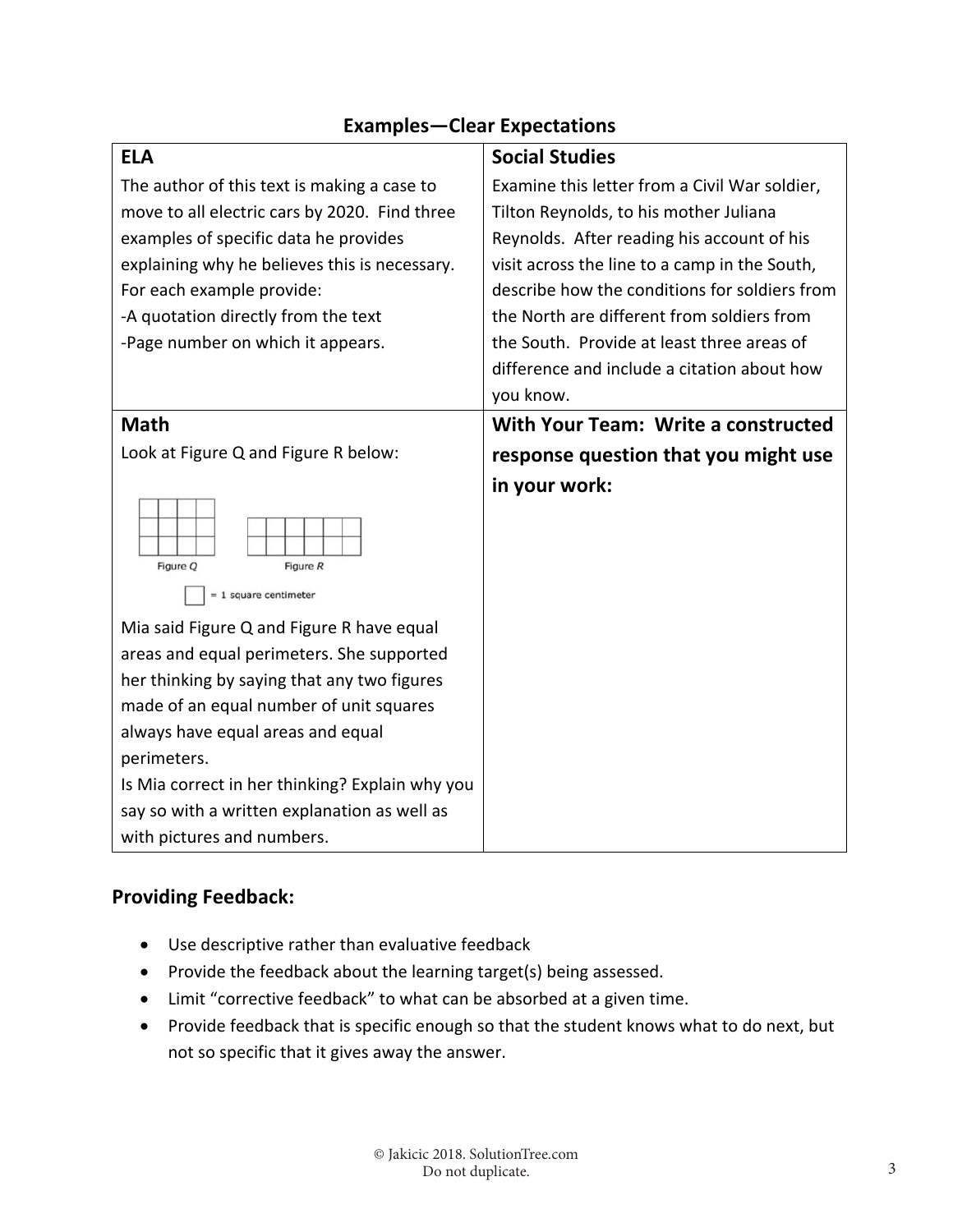| <b>ELA</b>                                         | <b>Science</b>                                 |
|----------------------------------------------------|------------------------------------------------|
| In class we studied how authors convince           | Read this article about how fireworks are      |
| their readers to agree with them. One of the       | made. Use the diagram on page 34 explaining    |
| ways we studied was how the author uses            | luminescence, explain what happens to the      |
| rhetoric.                                          | energy in the atoms of firework compounds to   |
| Read this article about taking vitamins and        | make them appear different colors and give     |
| supplements, Explain how the author uses           | off different types of light.                  |
| rhetoric to convince the reader to take            |                                                |
| vitamins and supplements.                          |                                                |
| Challenge question: Can an author convince         |                                                |
| a reader to believe something that is NOT          |                                                |
| accurate by the facts and details (s)he uses?      |                                                |
| <b>History</b>                                     | <b>Math</b>                                    |
| After analyzing the primary source                 | The dot plot below compares the # of minutes   |
| documents provided, consider what                  | 30 flights made by two airlines arrived before |
| information Truman had about the                   | or after their scheduled arrival times.        |
| consequences of the atomic bomb when he            |                                                |
| chose to use it on Japan.                          | $25.30.35$ as as as as as as                   |
| Cite three places in these texts to support        |                                                |
| your answer.                                       | • Negative numbers represent the minutes       |
|                                                    | the flight arrived before its scheduled time.  |
|                                                    | • Positive numbers represent the minutes the   |
|                                                    | flight arrived after its scheduled time.       |
|                                                    | • Zero indicates the flight arrived at its     |
|                                                    | scheduled time.                                |
|                                                    | Based on these data, from which airline will   |
|                                                    | you choose to buy your ticket? Use the ideas   |
|                                                    | of center and spread to justify your choice.   |
| P.E.                                               | <b>Context May Be:</b>                         |
| Using your knowledge of the 5 components           | • Reference to something learned in class.     |
| of fitness, identify and explain which             | • Information narrowing the focus of the       |
| component would be the most beneficial for         | quesetion.                                     |
| a person training for the 26.2 Boston<br>Marathon. | • Information that helps the student see       |
|                                                    | connections in a novel way.                    |
|                                                    |                                                |

# **Examples—Setting the Context**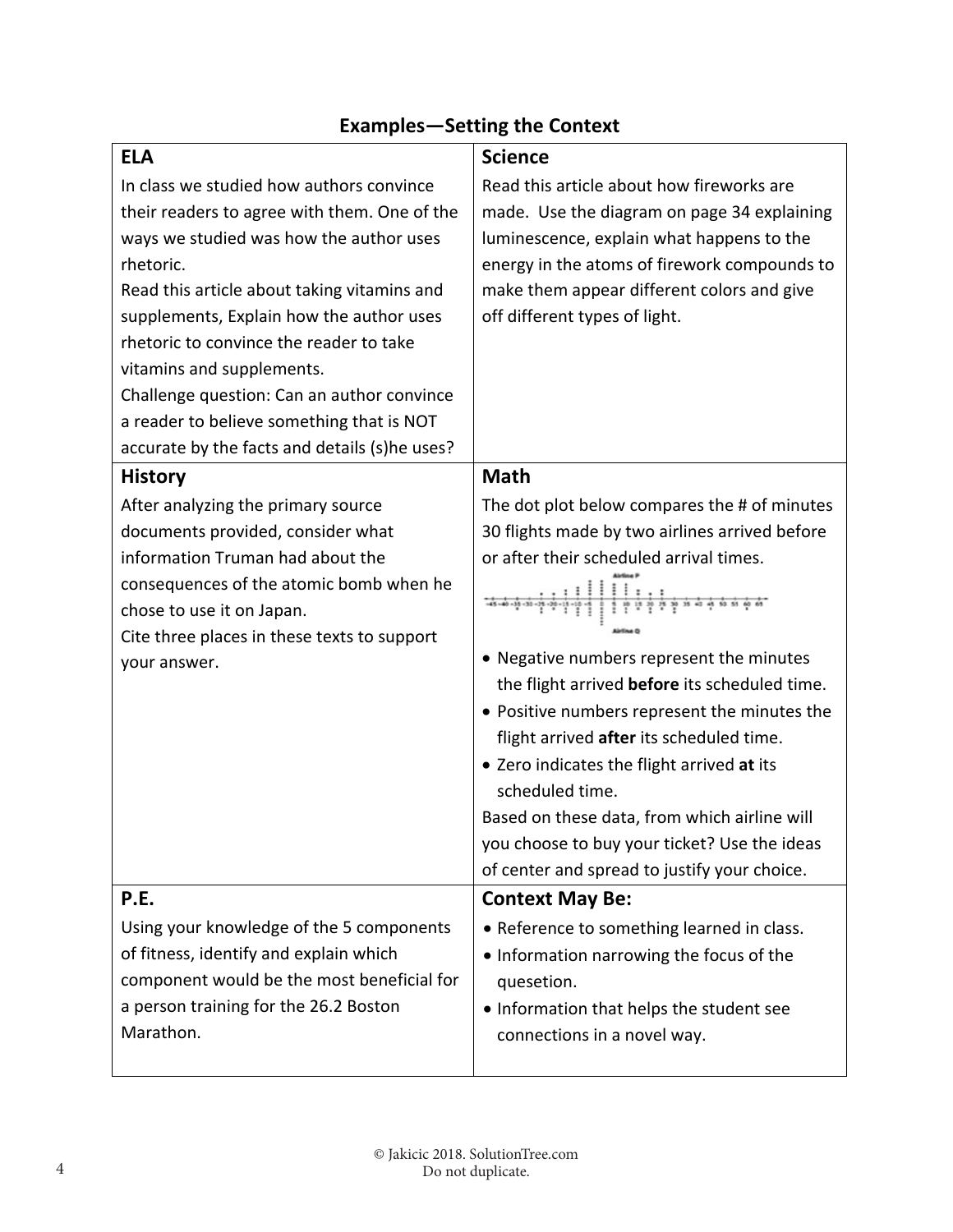# **Consider the Stimulus**

- The stimulus is the information provided to the student prior to the question.
- In math, it may include graphs or charts to interpret.
- In ELA it may include a piece of text or video.
- In science, it may include tables or graphs, or an experimental design.
- In social studies it may contain primary or secondary source documents.

## **Considerations for Math Stimulus**

- Providing stimulus information often raises the rigor, e.g., asking students to analyze charts or graphs to gather information.
- Be cautious about providing too many distracting pieces of stimulus information.

## **Considerations for ELA Stimulus**

- The passage must reflect the learning target being assessed, e.g., firsthand/secondhand account, two articles on the same topic or event, an argument.
- The passage must be the appropriate Lexile level (measure of text complexity.)
- The passage must be an appropriate length which means it may be an excerpt.

### **Benchmarks for PARCC**

| Grade Band | Flesh-Kincaid  | Lexile    |  |
|------------|----------------|-----------|--|
| $2 - 3$    | 1.98–5.34      | 420–820   |  |
| $4 - 5$    | $4.51 - 7.73$  | 740–1010  |  |
| $6 - 8$    | 6.51-10.34     | 925-1185  |  |
| $9 - 10$   | $8.32 - 12.12$ | 1050-1335 |  |
| $11 - CCR$ | 10.34–14.2     | 1185-1385 |  |

| Grade Band | Minimum/Maximum Passage Length |
|------------|--------------------------------|
| $3 - 5$    | 200-800 words                  |
| $6 - 8$    | 400-1,000 words                |
| $9 - 11$   | 500-1,500 words                |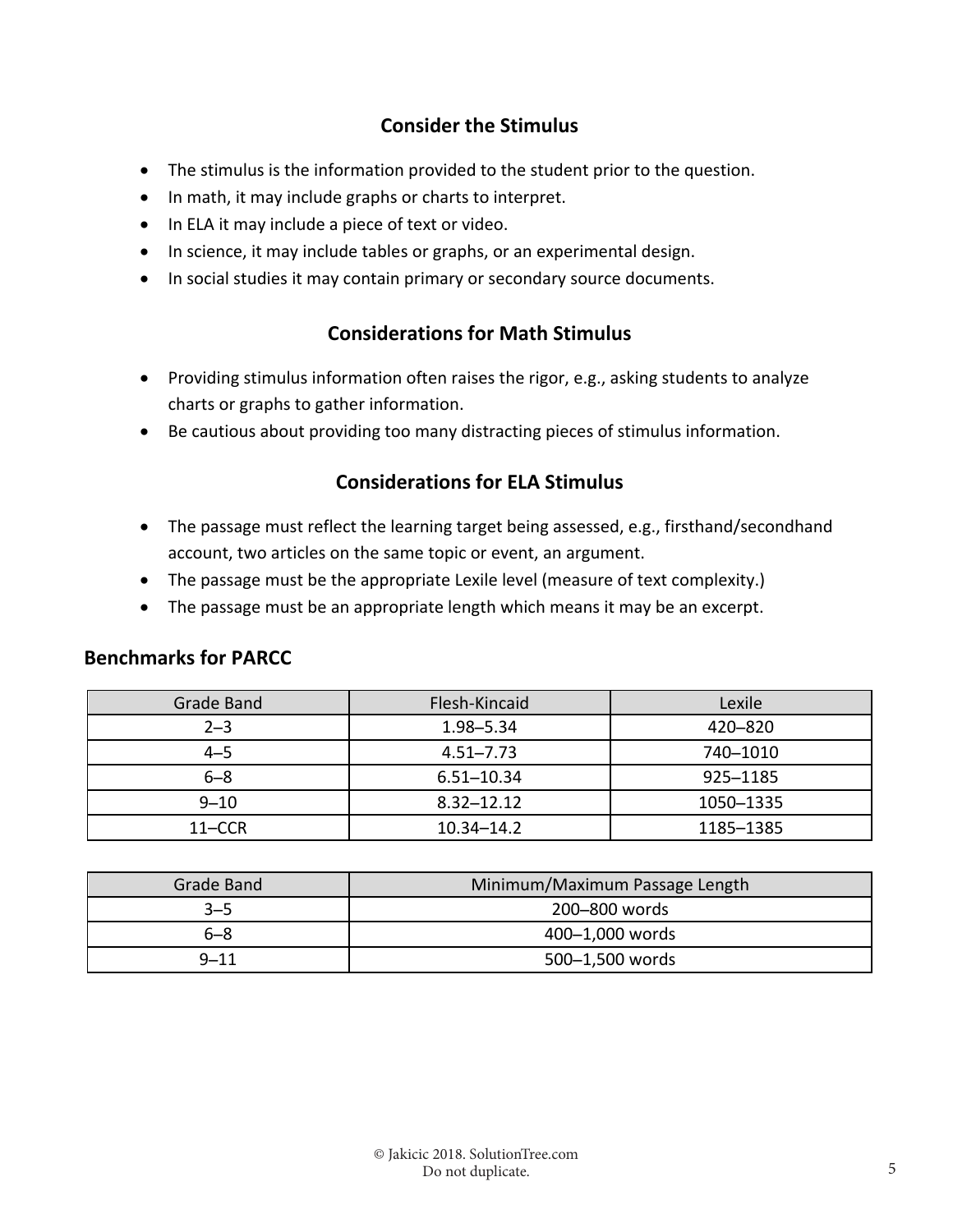## **Benchmarks for SBAC**

| Grade    | Lexile    |
|----------|-----------|
| ÷.       | 450-790   |
| $4 - 5$  | 770-980   |
| $6 - 8$  | 950-1155  |
| $9 - 10$ | 1080-1350 |
| 11       | 1215-1355 |

| Grade Band | Maximum Passage Length |  |
|------------|------------------------|--|
|            | 650                    |  |
| 4          | 750                    |  |
|            | 750                    |  |
| ь          | 950                    |  |
|            | 950                    |  |
|            | 950                    |  |
|            | 1100                   |  |

## **Finding Texts**

- Begin with Appendix B from CCSS
- newsela.com
- ReadWorks.org
- Upfront magazine
- NY Times Learning Blog
- Time for Kids, National Geographic
- edsitement.neh.gov
- AmChem magazine

## **Finding Math Tasks**

- "Google" the standard number: e.g., 1.OA.2
- insidemathematics.com
- illuminations.nctm.org
- ccsstoolbox.com
- http://schools.nyc.gov/Academics/CommonCoreLibrary/TasksUnitsStudentWork/default. htm
- http://learnzillion.com/common\_core/math/k-8
- illustrativemathematics.org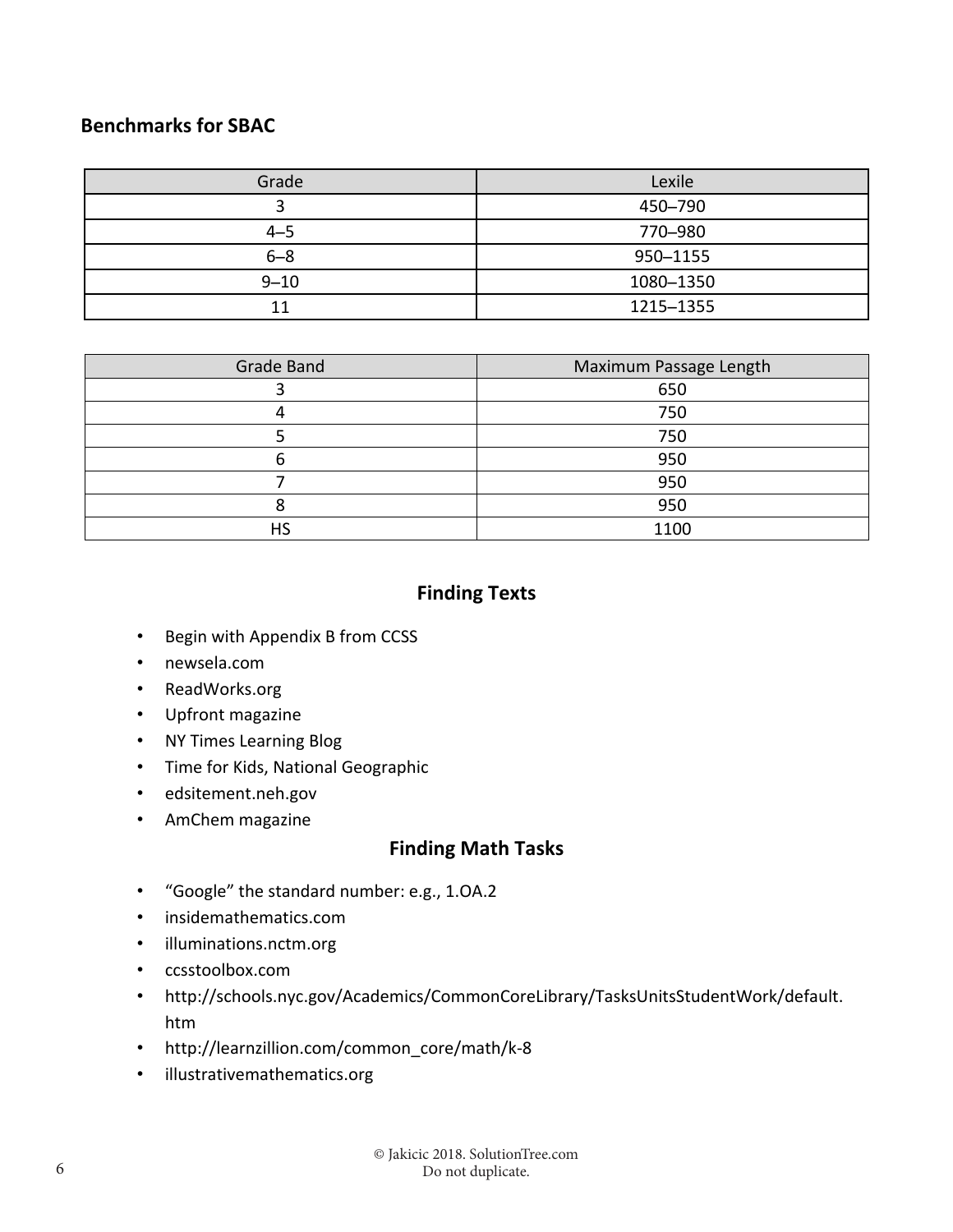# **Using Rubrics with Common Formative Assessments**

- Each learning target should be have a separate criterion on the rubric.
- The team must develop a common understanding of what the expectation is for each level of response often guided by strong and weak work.
- Be aware that some constructed response questions have only "correct" and "incorrect" answers.

|                        | <b>Beyond</b><br>Proficiency | Proficiency | <b>Partial</b><br>Proficiency | <b>No Proficiency</b> |
|------------------------|------------------------------|-------------|-------------------------------|-----------------------|
| <b>Learning Target</b> |                              |             |                               |                       |
| <b>Learning Target</b> |                              |             |                               |                       |

|                  | <b>Beyond</b><br>Proficiency | Proficiency      | <b>Partial</b><br>Proficiency | <b>No Proficiency</b> |
|------------------|------------------------------|------------------|-------------------------------|-----------------------|
| Describe the     | Using a                      | The student can  | The student can               | The student is        |
| difference       | secondhand                   | list information | list details from             | unable to list        |
| information      | account of an                | provided from a  | each account                  | details about the     |
| provided in both | event or topic,              | firsthand and    | but is unable to              | information           |
| a firsthand and  | the student can              | secondhand       | summarize them                | provided in each      |
| secondhand       | rewrite it as a              | account and can  | to show the                   | account.              |
| account          | firsthand                    | summarize the    | differences.                  |                       |
|                  | account showing              | differences.     |                               |                       |
|                  | how the                      |                  |                               |                       |
|                  | information                  |                  |                               |                       |
|                  | provided will                |                  |                               |                       |
|                  | change.                      |                  |                               |                       |
|                  |                              |                  |                               |                       |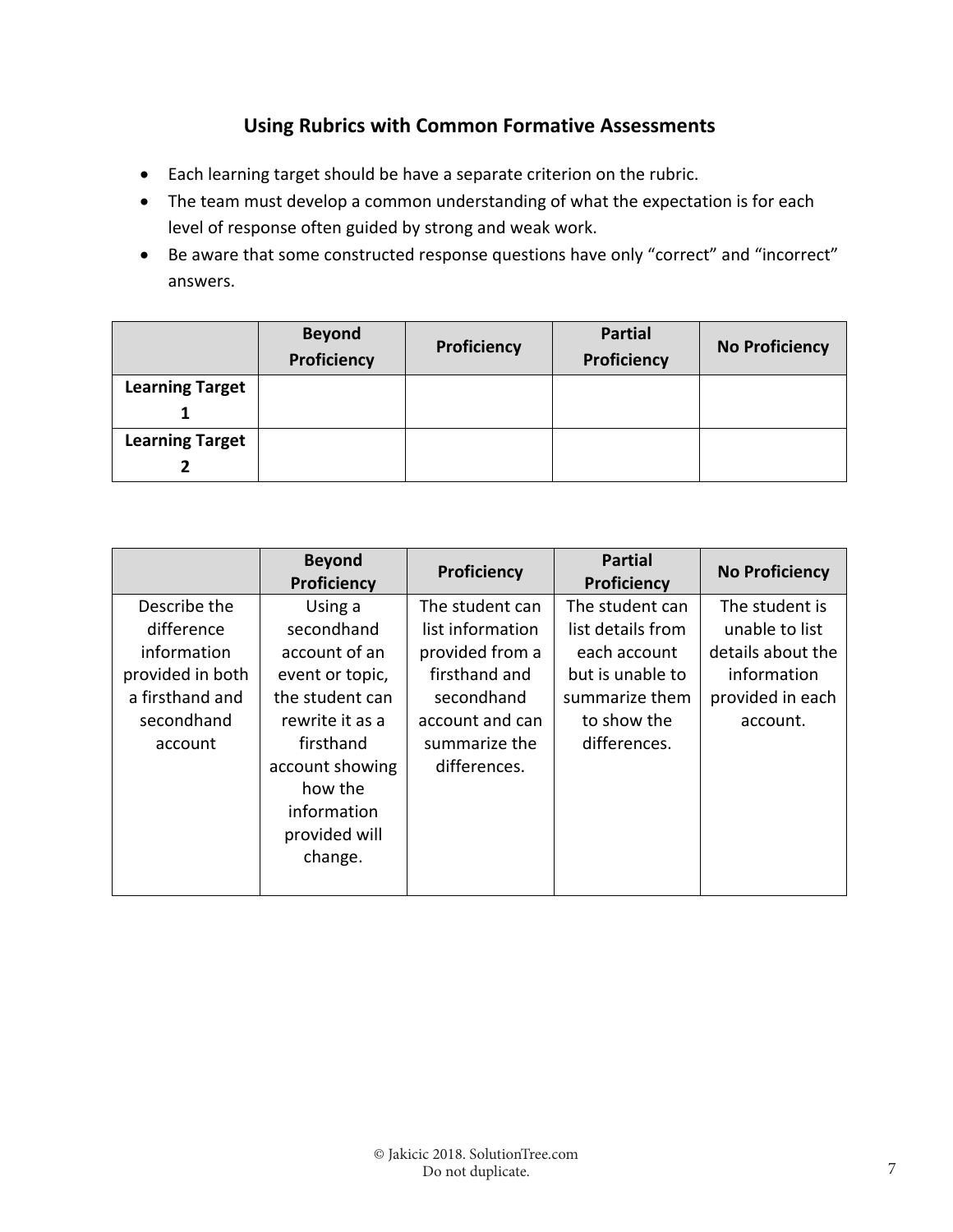|                             | <b>Beyond</b><br>Proficiency                                                                                                                                                                           | Proficiency                                                                                                                                                     | <b>Partial</b><br>Proficiency                                                                                                                                                 | <b>No Proficiency</b>                    |
|-----------------------------|--------------------------------------------------------------------------------------------------------------------------------------------------------------------------------------------------------|-----------------------------------------------------------------------------------------------------------------------------------------------------------------|-------------------------------------------------------------------------------------------------------------------------------------------------------------------------------|------------------------------------------|
| Mathematical<br>Explanation | Gives a<br>complete<br>written<br>explanation of<br>what was done<br>as well as why it<br>was done.<br>Provides some<br>alternate<br>thinking about<br>how this might<br>apply in other<br>situations. | Gives a complete<br>written<br>explanation of<br>what was done<br>as well as why it<br>was done. May<br>include a<br>diagram with a<br>complete<br>explanation. | Cannot<br>thoroughly<br>explain what<br>was done and<br>why. The<br>explanation is<br>vague, difficult<br>to understand,<br>or doesn't<br>completely<br>match the<br>process. | Is unable to<br>explain the<br>solution. |

# **Create a Rubric for the Constructed Response Question You Wrote:**

| <b>Beyond</b> |             | <b>Partial</b> | <b>No</b>   |
|---------------|-------------|----------------|-------------|
| Proficiency   | Proficiency | Proficiency    | Proficiency |
|               |             |                |             |
|               |             |                |             |
|               |             |                |             |
|               |             |                |             |
|               |             |                |             |
|               |             |                |             |
|               |             |                |             |
|               |             |                |             |
|               |             |                |             |
|               |             |                |             |
|               |             |                |             |
|               |             |                |             |
|               |             |                |             |
|               |             |                |             |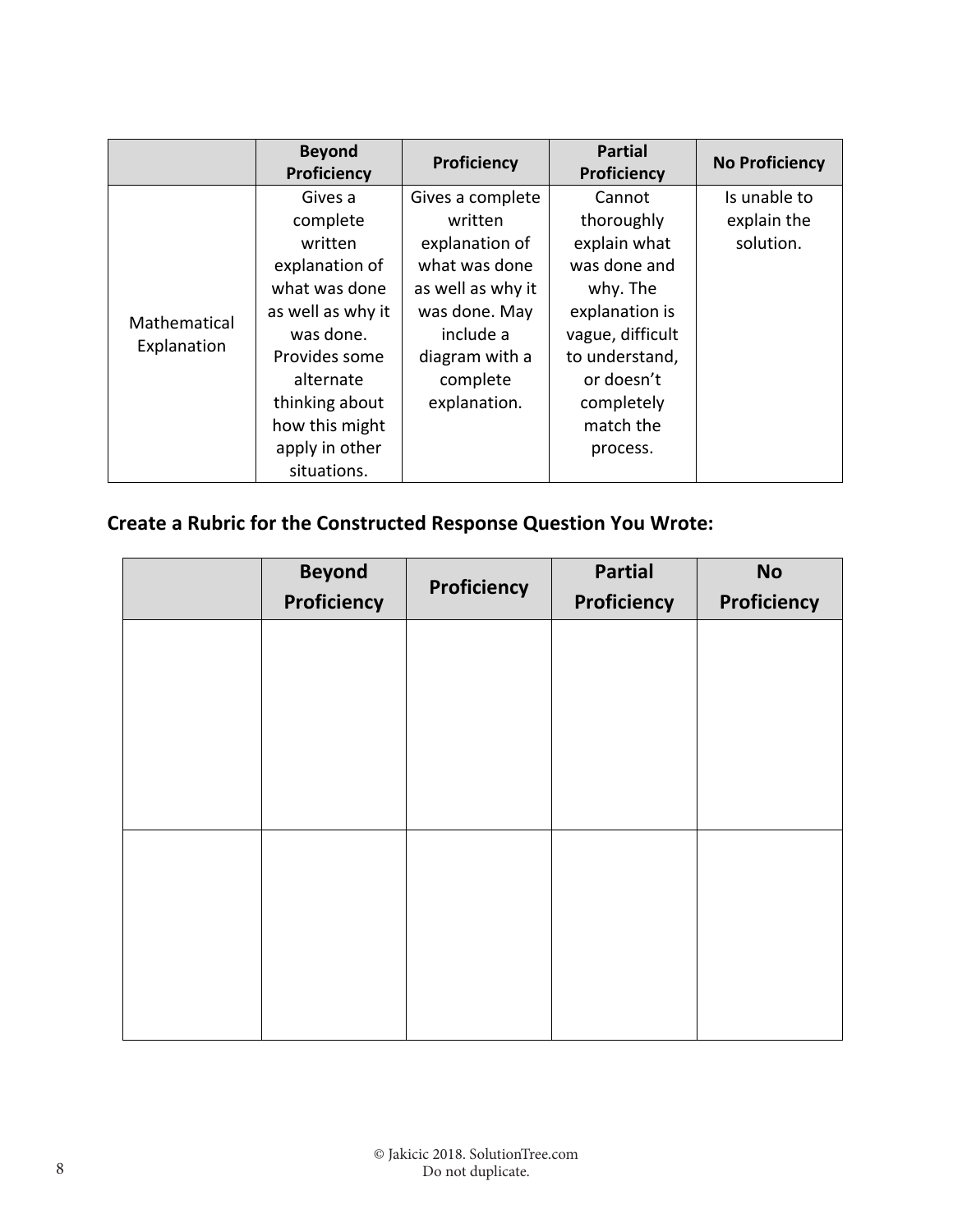## **What Is Wrong With These Questions?**

- 1. In a human skin cell
	- a. There are 13 chromosomes.
	- b. There are 18 chromosomes.
	- c. There are 23 pairs of chromosomes.
	- d. There are 46 pairs of chromosomes.
- 1. Why would parents seek information from a genetic counselor?
	- a. To know what their child will look like in the future
	- b. Birthdate
	- c. Whether their child will develop cancer sometime in his or her lifetime
	- d. Find out the hair color
	- e. If the child will have certain genetic disorders
- 2. Which option has these numbers listed from least to greatest?
	- a.  $3.15, 7/2, \pi$
	- b.  $7/2, \pi, 3.15$
	- c.  $\pi$ , 3.15, 7/2
- 3. In what ways is a persuasive essay different from other types of essays?
	- a. It usually includes both facts and opinions.
	- b. Its goal is to affect reader's thoughts and emotions.
	- c. It tries to persuade readers to do or believe something.
	- d. It attempts to explain how to make or do something.
- 4. Chicago Bears : football :: \_\_\_\_\_\_\_\_\_\_\_\_\_ : baseball
	- a. New York Mets
	- b. Chicago Blackhawks
	- c. Los Angeles Lakers
	- d. Tampa Bay Buccaneers
- 5. Can you relate the parts of the cell to your school? Match each cell part function with the corresponding school area.
	- \_\_\_\_\_ cell wall a. supply or storeroom vacuole **b.** doors or windows \_\_\_\_\_ chloroplast c. principal's office \_\_\_\_\_ nucleus d. bricks of the building cell membrane **b** e. cafeteria
- 6. True or false?
- \_\_\_\_\_ If you heat water and it turns into water vapor, it is called condensation; if you turn ice into water vapor, it is called evaporation.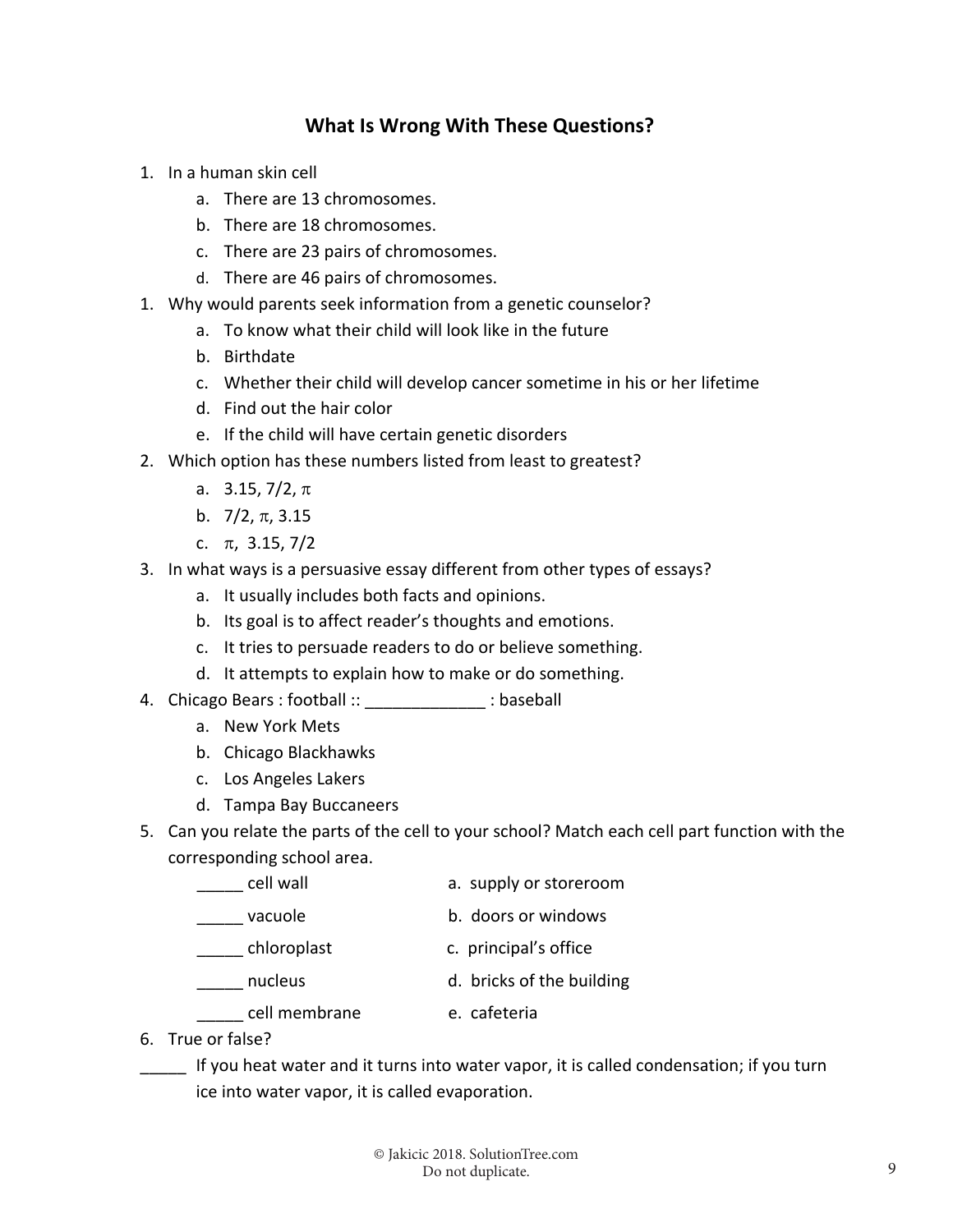# **Test‐Item Quality Checklist**

### **General Guidelines for All Formats**

- 1. Unwrap/unpack standards into learning targets and write questions around the most important targets.
- 2. Create an assessment planning chart to ensure adequate cognitive demand and number of questions asked per target.
- 3. Remember the goal is to know whether students know the material, not whether they can use good test‐taking strategies to guess the right answer.
- 4. Provide a sufficient number of items to know whether a student learned, but not so many that the assessment takes too long.

### **Multiple‐Choice Guidelines**

- 1. Make sure that each item assesses only one target.
- 2. State the whole question in item stem.
- 3. Put the answer choices in an order that makes sense, e.g., largest to smallest, alphabetical.
- 4. Be sure there is only one correct or best answer.
- 5. Keep response options brief and parallel in:
	- a. Length
	- b. Grammatical construction
- 6. Limit use of *all* or *none of the above*.
- 7. Use *always* and *never* with caution.
- 8. Questions can have different numbers of responses; don't add answers just to make them even.

### **True**–**False, Matching, and Completion or Fill‐In Guidelines**

- 1. True–false items
	- a. Make them entirely true or entirely false as stated.
	- b. Avoid negatives which make questions ambiguous.
	- c. Make sure there is only one target per question.
- 2. Matching items
	- a. Provide clear directions for the match to be made. Indicate if a response can be used more than once or if an item has more than one match.
	- b. Include no more than 10 items.
	- c. Put the responses on the left and the trigger on the right.
	- d. Include only homogeneous items. Do not mix dates, events, and names in a single exercise.
	- e. Provide more responses than trigger items.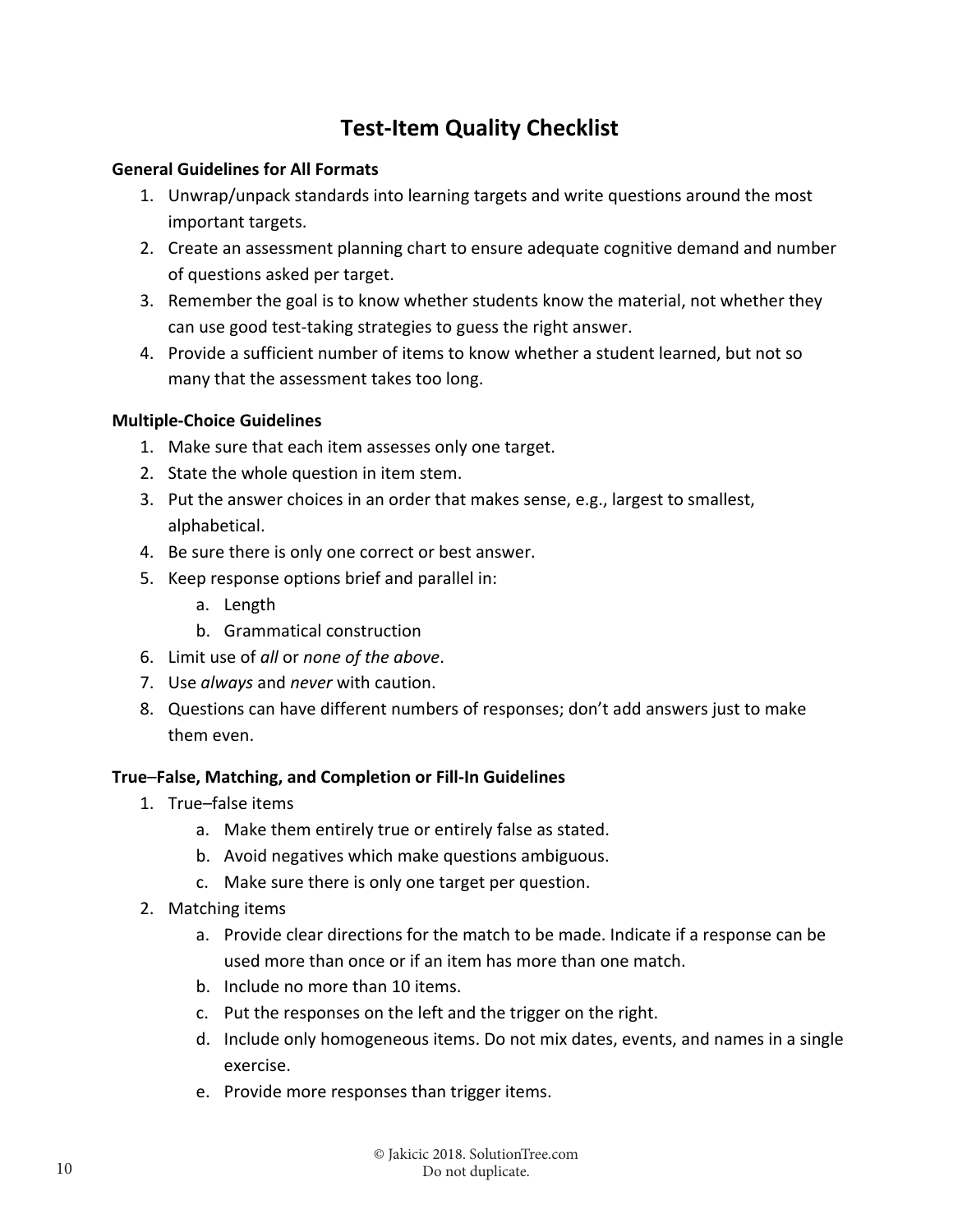- 3. Completion or fill‐in items
	- a. Ask a question.
	- b. Provide one blank per item.
	- c. Do not make length a clue.
	- d. Put blank toward the end.

### **Constructed‐Response Guidelines**

- 1. Creating questions
	- a. Make the context and the expectations clear to the student.
	- b. Don't provide options that allow students to choose areas in which they feel most competent. (You want to know what they really know!)
- 2. Scoring
	- a. Establish scoring criteria in advance.
	- b. Set a policy about non‐achievement factors, i.e., writing skills.
	- c. Score collaboratively, if possible.
	- d. Score all responses to one exercise at a time. (It's faster!)

#### **Formatting and Arranging Assessment Items**

- 1. Be consistent in the presentation of an item type.
- 2. List the learning target being assessed.
- 3. Avoid crowding too many questions onto one page.

### **Writing Directions**

- 1. Write clear, explicit directions for each item type.
- 2. Indicate how the answer should be expressed (e.g., should *true* or *false* be written, or *T* or *F*? Should numbers be rounded to the nearest 10th? Should units such as months, meters, or grams be included in the answer?)

### **Producing the Test**

- 1. Type test and make sure copies are readable.
- 2. Proof carefully and double check the answer key.
- 3. Ask a colleague to review or take important tests.

(**Ainsworth,** 2006; **Stiggins, Arter, Chappuis, & Chappuis**, 2004; **Gareis & Grant**, 2008; and **Popham**, 2003)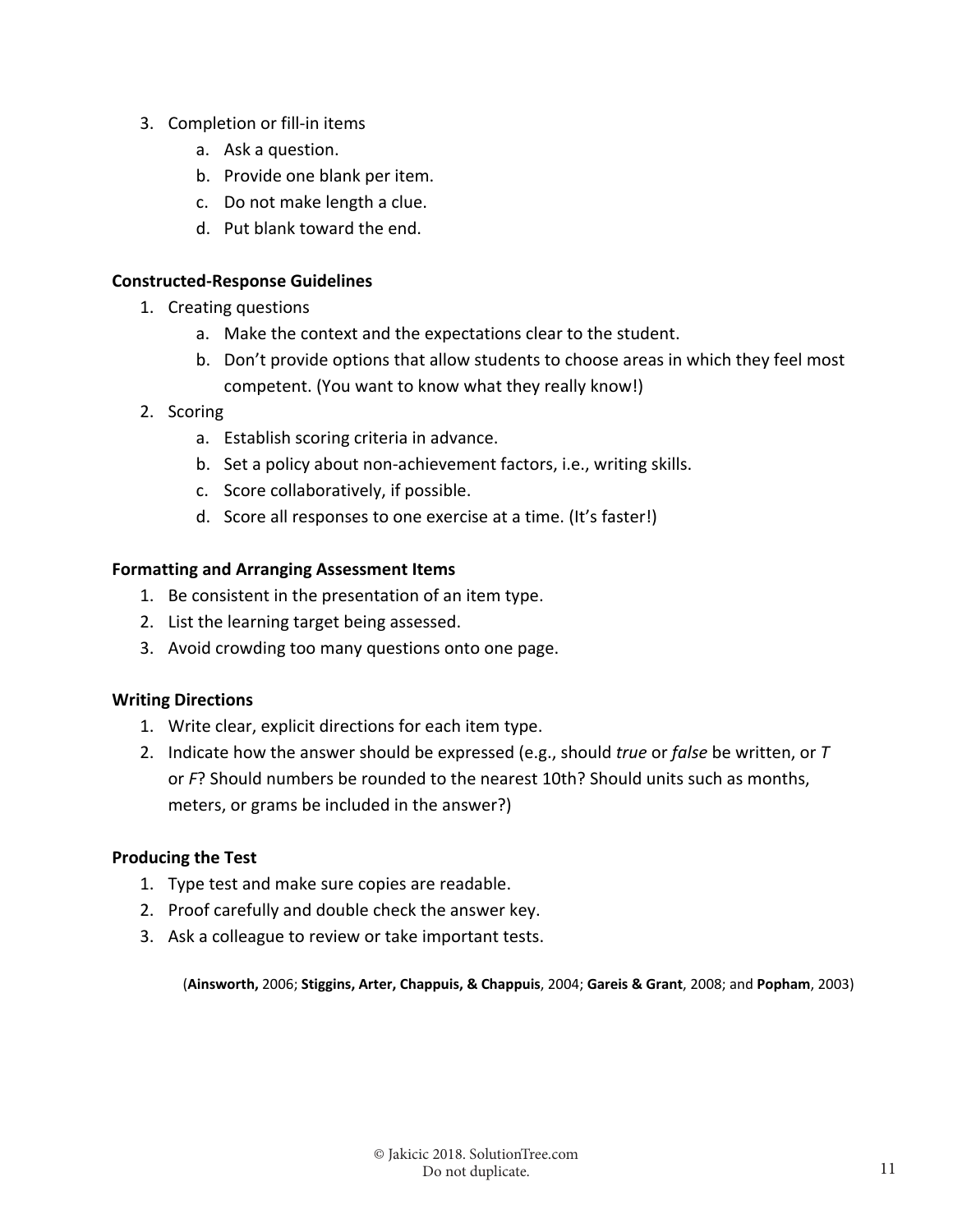# **Multiple Choice**

### **Writing Good Question Stems:**

- The stem should include a complete thought or question.
- Do not use negatives as they may confuse students who actually know the information.
- Don't give away the answer in the stem.
- If you use **most likely** or **best**, make sure to emphasize the words.

### **Writing Good "Distracters"**

- Each answer should be reasonable.
- Use parallel grammar and similar length.
- Don't overuse "all of the above" and "none of above."
- Use a logical order for the answers.
- Make sure the correct answer is the ONLY correct answer.

## **Matching Items**

- Provide clear directions.
- Use a maximum of 10 items.
- Keep the list homogeneous.
- Place longer responses on the left with shorter answers on the right.
- Use an uneven number of items.
- Keep the list in a logical order.

## **True‐False Items**

- Make sure there is only one target per item and that the item is either entirely true or entirely false.
- Don't use *always* or *never*.
- Avoid negatives as they can create ambiguity for some students.